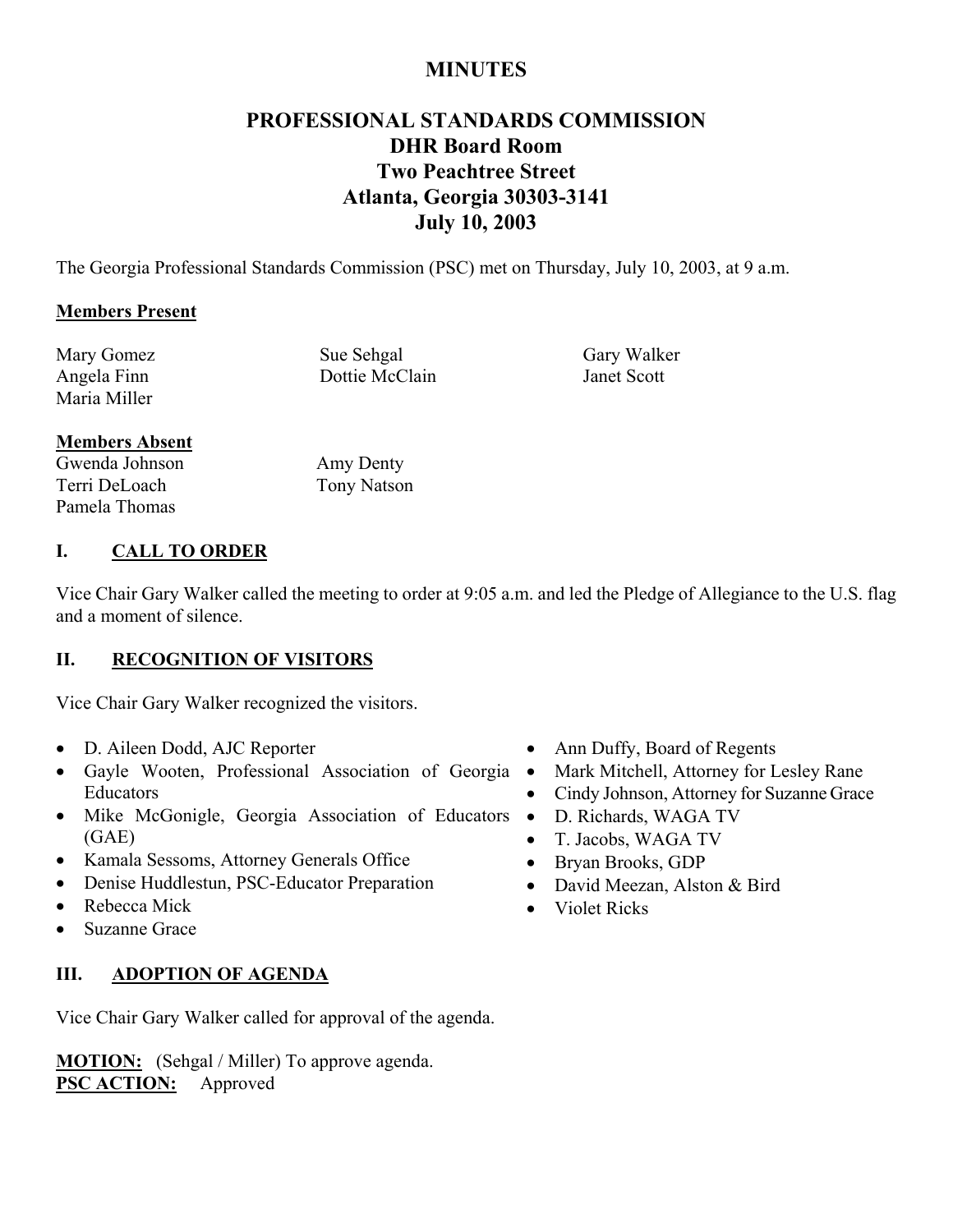# **IV. APPROVAL OF MINUTES**

Vice Chair Gary Walker called for approval of the minutes from the June 12, 2003, Commission meeting.

**MOTION:** (Sehgal / McClain) To approve the minutes. **PSC ACTION**: Approved

## **V. COMMITTEE REPORTS**

## **A. Ethics and Professional Conduct --Recommendations and Actions on Cases**

Commissioner Janet Scott of the Educator Ethics Review Committee (EERC), introduced the following Policies:

1. Criteria for In-House Clearances

**MOTION:** (McClain / Miller) To accept the criteria for in-house clearances. **PSC ACTION:** Approved

2. Criteria for Probable Cause Determination for Renewals

**MOTION:** (Sehgal / Miller) To accept the criteria for probable cause determination for renewals. **PSC ACTION:** Approved

Commissioner Scott gave a preliminary review of the Cases.

1. Ms. Scott reported that the Committee reviewed 49 *Probable Cause* cases during its July 9, 2003, meeting and brought the following recommendations on behalf of the Committee:

| PC<br>#                 | Case<br><b>Number</b>        | <b>STANDARD(S)</b>                                                | <b>EERC Suggestions</b>                                         |
|-------------------------|------------------------------|-------------------------------------------------------------------|-----------------------------------------------------------------|
| 1                       | 03-04-1996                   | Criminal Acts                                                     | Suspension for One Year                                         |
| $\mathbf{2}$            | 03-05-2083                   | Professional Conduct<br>Criminal Acts<br>Professional Conduct     | Reprimand                                                       |
| 3                       | $03 - 5 - 2112$<br>Applicant | Criminal Acts<br><b>Professional Conduct</b>                      | Extend Probable Cause Determination until<br>September 11, 2003 |
| 4                       | $03 - 05 - 2153$             | Criminal Acts<br>Misrepresentation or Falsification               | Reprimand                                                       |
| 5                       | 03-03-1812                   | Abuse of Students<br>Professional Conduct                         | Extend Probable Cause Determination until<br>September 11, 2003 |
| 6                       | 03-03-1822                   | Abuse of Students<br>Professional Conduct                         | Reprimand                                                       |
| $\overline{\mathbf{z}}$ | 03-04-2066                   | Abuse of Students<br><b>Professional Conduct</b><br>Criminal Acts | Revocation                                                      |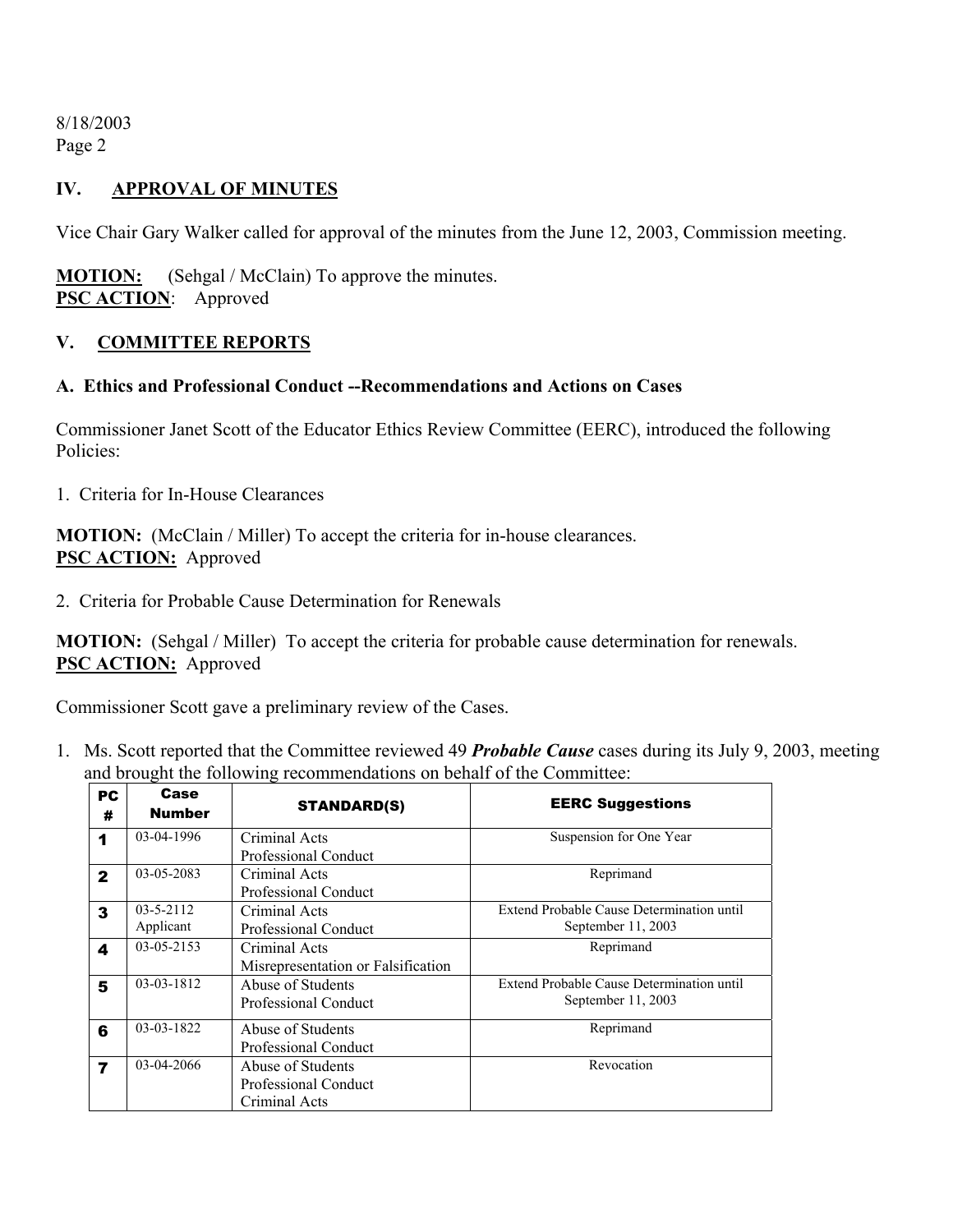| PC | Case                    | <b>STANDARD(S)</b>                                                                              | <b>EERC Suggestions</b>     |
|----|-------------------------|-------------------------------------------------------------------------------------------------|-----------------------------|
| #  | <b>Number</b>           |                                                                                                 |                             |
| 8  | 03-04-2067              | Abuse of Students                                                                               | No Probable Cause           |
| 9  | 03-04-2011              | Alcohol or Drugs<br>Professional Conduct                                                        | No Probable Cause           |
| 10 | 03-04-1937              | Misrepresentation or Falsification                                                              | No Suggestion               |
| 11 | 03-04-2000              | Misrepresentation or Falsification                                                              | No Probable Cause           |
| 12 | 03-04-2001              | Misrepresentation or Falsification<br>Professional Conduct                                      | No Probable Cause           |
| 13 | 03-04-2002              | Misrepresentation or Falsification<br>Professional Conduct                                      | Reprimand                   |
| 14 | 03-04-2008              | Misrepresentation or Falsification                                                              | Reprimand                   |
| 15 | 03-04-2013              | Misrepresentation or Falsification<br>Professional Conduct                                      | Revocation                  |
| 16 | 03-04-2024              | Misrepresentation or Falsification<br>Professional Conduct                                      | Revocation                  |
| 17 | 03-04-2062              | Misrepresentation or Falsification<br>Professional Conduct                                      | Suspension for Three Months |
| 18 | 03-05-2069              | Misrepresentation or Falsification<br>Professional Conduct                                      | No Probable Cause           |
| 19 | 03-05-2070              | Misrepresentation or Falsification<br>Professional Conduct                                      | No Probable Cause           |
| 20 | 03-05-2071<br>Applicant | Misrepresentation or Falsification<br>Professional Conduct                                      | Denial                      |
| 21 | 03-05-2073              | Misrepresentation or Falsification<br>Professional Conduct                                      | Suspension for One Month    |
| 22 | 03-05-2077              | Misrepresentation or Falsification<br>Professional Conduct                                      | Reprimand                   |
| 23 | $03 - 05 - 2080$        | Misrepresentation or Falsification<br>Professional Conduct                                      | Suspension for One Month    |
| 24 | 03-05-2081              | Misrepresentation or Falsification<br>Professional Conduct                                      | Suspension for One Month    |
| 25 | $03 - 05 - 2115$        | Misrepresentation or Falsification<br>Professional Conduct                                      | Revocation                  |
| 26 | $03-05-2116$            | Misrepresentation or Falsification<br>Professional Conduct                                      | Revocation                  |
| 27 | 03-02-1661              | Failure to Make a Required Report<br>Misrepresentation or Falsification<br>Professional Conduct | No Probable Cause           |
| 28 | 03-04-2012              | Failure to Make a Required Report<br>Misrepresentation or Falsification                         | Warning                     |
| 29 | 03-04-2033              | Failure to Make a Required Report<br>Misrepresentation or Falsification<br>Criminal Acts        | Denial                      |
| 30 | 03-04-2003              | Professional Conduct                                                                            | No Probable Cause           |
| 31 | 03-04-2027              | Professional Conduct                                                                            | Suspension for One Year     |
| 32 | 03-04-2028              | Professional Conduct<br>Failure to Make a Required Report                                       | Suspension for One Year     |
| 33 | 03-04-2029              | Professional Conduct                                                                            | Suspension for One Year     |
| PC | <b>Case</b>             | <b>STANDARD(S)</b>                                                                              | <b>EERC Suggestions</b>     |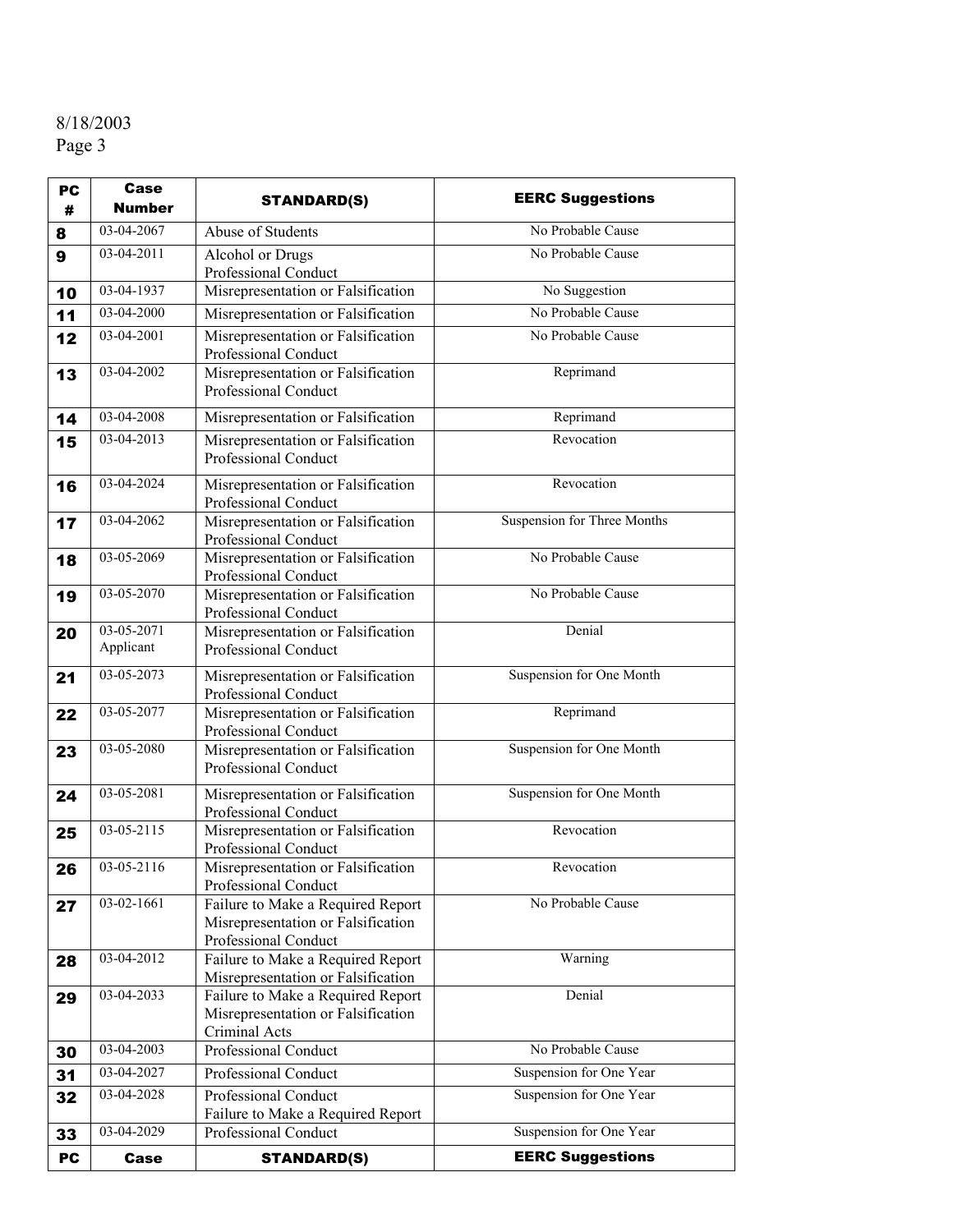| #  | <b>Number</b> |                                                                                    |                   |  |
|----|---------------|------------------------------------------------------------------------------------|-------------------|--|
| 34 | 03-04-2050    | Professional Conduct                                                               | No Probable Cause |  |
| 35 | 03-04-2059    | <b>Professional Conduct</b><br>Abuse of Students                                   | Reprimand         |  |
| 36 | 03-04-1956    | Failure to Make a Required Report<br>Misrepresentation or Falsification            | Warning           |  |
| 37 | 03-04-2030    | Failure to Make a Required Report<br>Misrepresentation or Falsification            | Warning           |  |
| 38 | 03-04-2065    | Failure to Make a Required Report<br>Misrepresentation or Falsification            | Warning           |  |
| 39 | 03-05-2099    | Failure to Make a Required Report<br>Misrepresentation or Falsification            | Warning           |  |
| 40 | 03-05-2100    | Failure to Make a Required Report<br>Misrepresentation or Falsification            | Warning           |  |
| 41 | 03-05-2105    | Failure to Make a Required Report<br>Misrepresentation or Falsification            | Warning           |  |
| 42 | 03-05-2109    | Warning<br>Failure to Make a Required Report<br>Misrepresentation or Falsification |                   |  |
| 43 | 03-05-2113    | Failure to Make a Required Report<br>Misrepresentation or Falsification            | Warning           |  |
| 44 | 03-05-2123    | Failure to Make a Required Report<br>Misrepresentation or Falsification            | Warning           |  |
| 45 | 03-05-2188    | Failure to Make a Required Report<br>Misrepresentation or Falsification            | Warning           |  |
| 46 | 03-05-2192    | Failure to Make a Required Report<br>Misrepresentation or Falsification            | Warning           |  |
| 47 | 03-05-2195    | Failure to Make a Required Report<br>Misrepresentation or Falsification            | Warning           |  |
| 48 | 03-05-2196    | Failure to Make a Required Report<br>Misrepresentation or Falsification            | Warning           |  |
| 49 | 03-05-2197    | Failure to Make a Required Report<br>Misrepresentation or Falsification            | Warning           |  |

**MOTION:** (McClain / Miller) To accept the EERC suggestions excluding case #10 and case #22. **PSC ACTION:** Approved

#### **Case # 10**

**MOTION:** (Miller / Gomez) To issue a reprimand with monitoring/observation for one year when administering a test.

**PSC ACTION**: Approved

## **Case # 22**

**MOTION:** (Finn / McClain) To extend the probable cause determination until September 11<sup>th</sup>, 2003. **PSC ACTION**: Approved

2. Ms. Scott reported that the Educator Ethics Review Committee reviewed 2 *Initial Decisions* and brought the following recommendations on behalf of the Committee: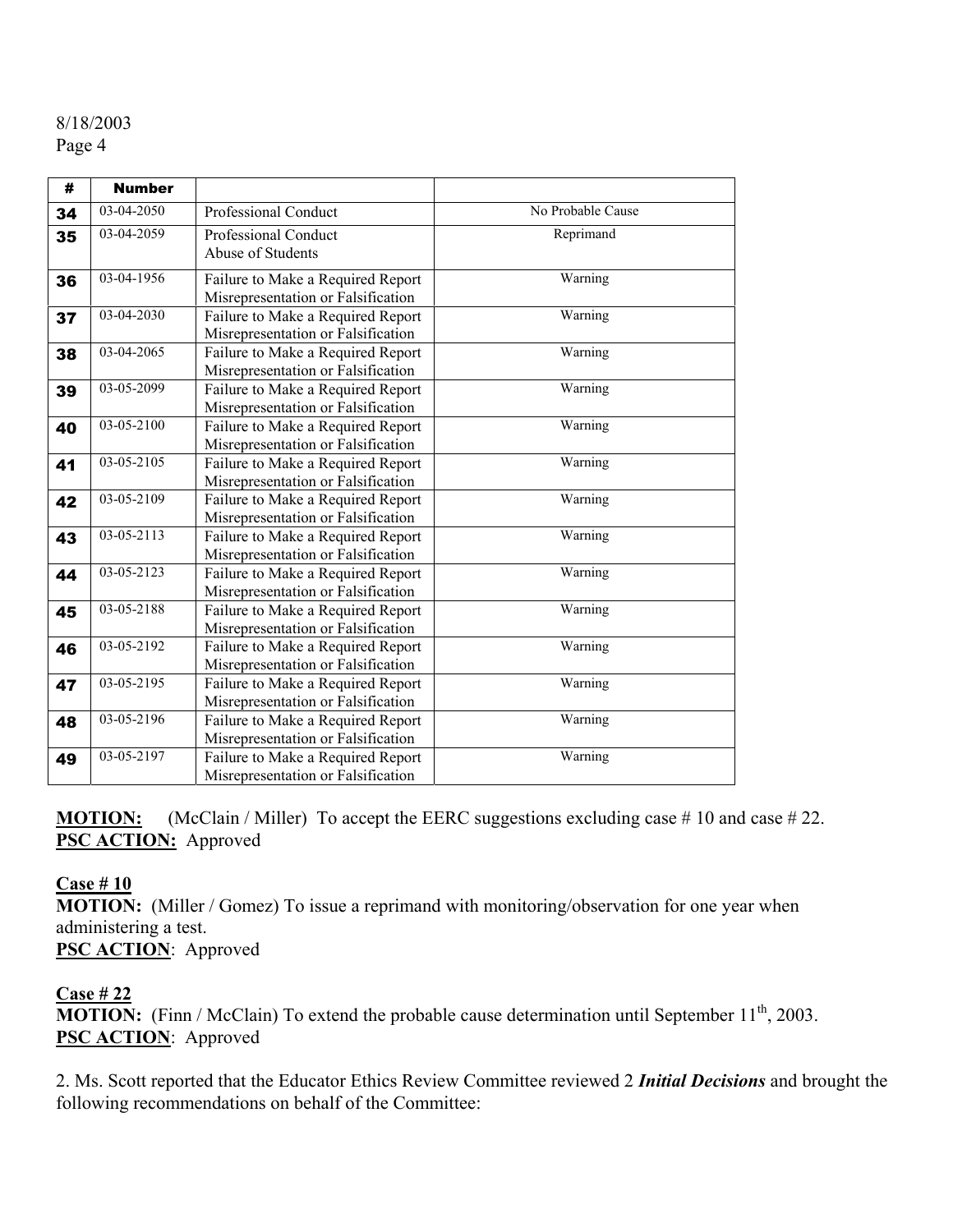| <b>Case Number</b> | <b>Ethical Violation</b>                  | ALJ<br><b>Initial Decision</b> | <b>EERC</b><br><b>Suggestions</b> |
|--------------------|-------------------------------------------|--------------------------------|-----------------------------------|
| 02-04-1834         | Professional Conduct                      | Suspension – One Month         | Accept                            |
| $01-10-601$        | Abuse of Students<br>Professional Conduct | Revocation                     | Accept                            |

**MOTION:** (McClain / Sehgal) To accept the EERC suggestions. **PSC ACTION:** Approved

3. Ms. Scott reported that the Educator Ethics Review Committee reviewed 1 *Petition-Certificate Issue* and brought the following recommendations on behalf of the Committee:

| Case<br><b>Number</b> | <b>Educator</b>  | <b>Nature of Petition</b> | <b>Previous Decision</b><br>(Violation) | <b>EERC</b><br><b>Suggestions</b> |
|-----------------------|------------------|---------------------------|-----------------------------------------|-----------------------------------|
| $00-2-965$            | Darrien McKinney | Rule Waiver               | Denial – March 15, 2002                 | Deny                              |
| $01 - 5 - 1618$       |                  |                           | Misrepresentation or Falsification      |                                   |

Ms. Scott indicated that the EERC's rational for denial is that we would like to adhere to the rule that any petition for the right to reapply for certification will not be considered earlier that the two years from the date of the original denial for certification.

**MOTION:** (McClain / Miller) To accept the EERC suggestions. **PSC ACTION:** Approved

4. Ms. Scott reported that the Educator Ethics Review Committee reviewed 3 *Negotiated Settlement Agreements* and brought the following recommendations on behalf of the Committee:

| Case<br><b>Number</b> | Violation               | <b>Negotiated</b><br><b>Proposal</b> | <b>EERC Suggestions</b> |
|-----------------------|-------------------------|--------------------------------------|-------------------------|
| 02-04-1706            | Abandonment of Contract | No Probable Cause                    | Accept                  |
| $02 - 07 - 198$       | Professional Conduct    | No Probable Cause                    | Accept                  |
| $01-09-519$           | Abuse of Students       | Revocation                           | Accept                  |
|                       | Professional Conduct    |                                      |                         |
|                       | Public Funds & Property |                                      |                         |

**MOTION:** (Miller / Sehgal) To accept the EERC suggestions. **PSC ACTION:** Approved

5. Ms. Scott reported that the Educator Ethics Review Committee reviewed 20 *Settlement Agreements* and brought the following recommendations on behalf of the Committee:

| <b>EERC Suggestions</b><br><b>Case Number</b><br>Violation<br><b>Sanction</b> |  |
|-------------------------------------------------------------------------------|--|
|-------------------------------------------------------------------------------|--|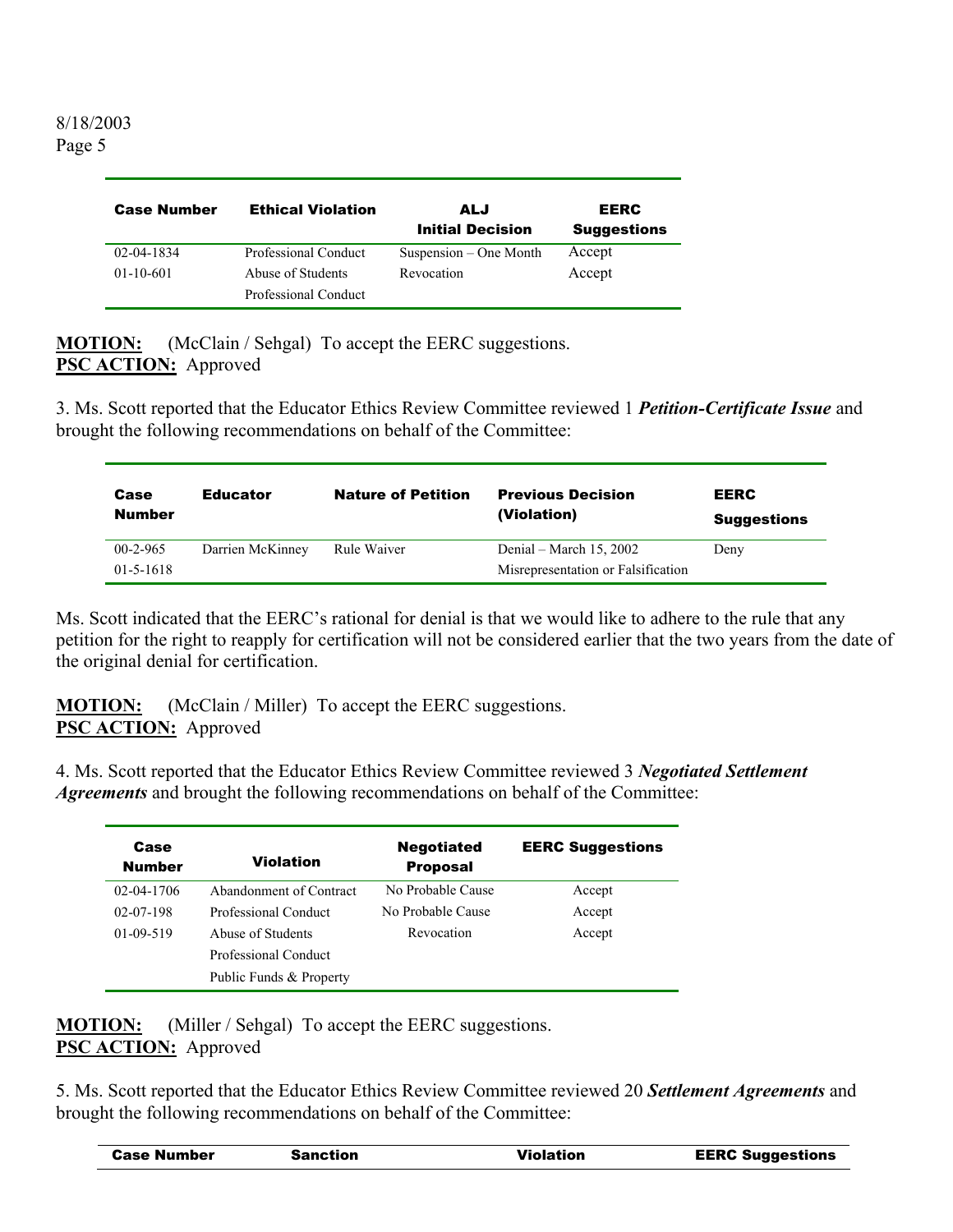| $03 - 1 - 1465$ | Warning                     | Abuse of Students; Professional Conduct  | Accept |
|-----------------|-----------------------------|------------------------------------------|--------|
| $03 - 1 - 1526$ | Warning                     | Professional Conduct                     | Accept |
| 03-3-1758       | Warning                     | Misrepresentation or Falsification;      | Accept |
|                 |                             | Failure to Make a Required Report        |        |
| 03-3-1775       | Warning                     | Misrepresentation or Falsification;      | Accept |
|                 |                             | Failure to Make a Required Report        |        |
| 03-3-1798       | Warning                     | Misrepresentation or Falsification;      | Accept |
|                 |                             | Failure to Make a Required Report        |        |
| 03-3-1806       | Reprimand                   | Professional Conduct                     | Accept |
| 03-3-1809       | Reprimand                   | Criminal Acts;                           | Accept |
|                 |                             | Misrepresentation or Falsification;      |        |
|                 |                             | Failure to Make a Required Report        |        |
| $03 - 3 - 1811$ | Suspension for Three Months | Abuse of Students; Professional Conduct  | Accept |
| 03-3-1874       | Warning                     | Criminal Acts                            | Accept |
| 03-3-1889       | Suspension for Six Months   | Abuse of Students; Professional Conduct; | Accept |
|                 |                             | Public Funds and Property                |        |
| 03-3-1893       | Warning                     | Misrepresentation or Falsification;      | Accept |
|                 |                             | Failure to Make a Required Report        |        |
| 03-3-1899       | Warning                     | Misrepresentation or Falsification;      | Accept |
|                 |                             | Failure to Make a Required Report        |        |
| 03-4-1902       | Suspension for Six Months   | Abuse of Students; Professional Conduct  | Accept |
| 03-4-1914       | Warning                     | Criminal Acts; Professional Conduct      | Accept |
| $03-4-1920$     | Warning                     | Misrepresentation or Falsification;      | Accept |
|                 |                             | Failure to Make a Required Report        |        |
| 03-4-1931       | Suspension for Six Months   | Alcohol or Drugs; Professional Conduct   | Accept |
| 03-4-1935       | Reprimand                   | Abuse of Students; Professional Conduct  | Accept |
| 03-4-1985       | Warning                     | Criminal Acts; Professional Conduct      | Accept |
| 03-4-2026       | Revocation***               | Alcohol or Drugs; Professional Conduct   | Accept |
| 03-5-2179       | Revocation***               | Alcohol or Drugs; Professional Conduct   | Accept |
|                 |                             |                                          |        |

\*\*\*Indicates Educator/Applicant Voluntarily Accepted a Sanction of Revocation or Denial Prior to the Probable Cause Determination

**MOTION:** (McClain / Sehgal) To accept the EERC suggestions. **PSC ACTION:** Approved

6. The Educator Ethics Review Committee recommended approval of the *Preliminary Investigative Determination Report* consisting of 79 new complaints received during the months of June 2003 and early July 2003:

**MOTION:** (Miller / McClain) To accept EERC suggestions. **PSC ACTION:** Approved

7. The Educator Ethics Review Committee recommended approval of the *Extensions to Investigations Report* consisting of 12 cases.

**MOTION:** (Miller / Gomez) To accept EERC suggestions. **PSC ACTION:** Approved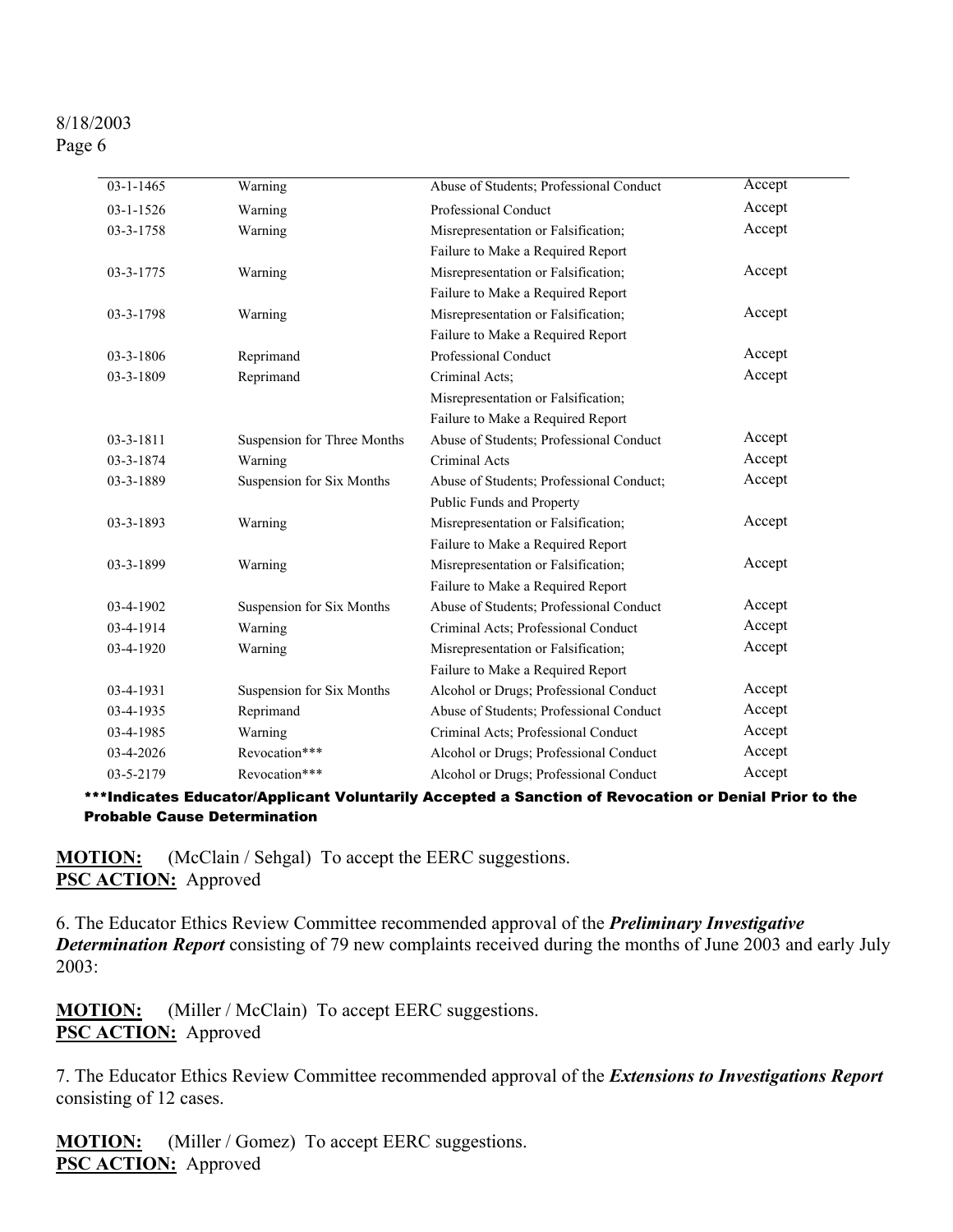## **Case Numbers**

| 03-04-1998 |
|------------|
| 03-04-2025 |
| 03-04-2064 |
| 03-02-1676 |
| 03-04-2068 |
| 03-05-2091 |
|            |

# 8. **APPLICATIONS FOR CERTIFICATION REPORT**

The Educator Ethics Review Committee recommended approval of 51 cases on the *Applications for Certification Report*.

**MOTION:** (McClain / Miller) To accept EERC suggestions. **PSC ACTION:** Approved

## 9. **REVIEW HEARING EXTENSIONS**

The Commission reviewed the report, which advised of 4 *Review Hearing Extensions*.

## 10. **STUDENT LOAN SUSPENSION / REINSTATEMENTS**

The Commission reviewed the report, which advised of 12 *Student Loan Suspensions* and 10 *Student Loan Reinstatements*.

## 11. **FINAL DECISIONS BY OPERATION OF RULE / LAW**

The Commission reviewed the report, which advised of 16 cases closed by *Operation of Law*.

## **VI. REVIEW HEARINGS**

| 1. Suzanne Grace      | - Educator (Case $\#$ 02-4-1800) |
|-----------------------|----------------------------------|
| <b>Violet Ricks</b>   | - Hearing Officer                |
| Kathryn Allen         | - PSC Attorney                   |
| Cynthia Noles Johnson | - Attorney                       |

**MOTION:** (Miller / Sehgal) To go into Executive Session and allow PSC staff and PSC Attorney (Penny Hannah,Vicky Brantley, Cassandra Moore and Lisa Hartzler) to remain. **ACTION:** Approved

**MOTION:** (Miller / Gomez) To come out of Executive Session and reconvene the Regular Session. **ACTION:** Approved

**MOTION**: (Scott / Miller) To adopt the Findings of Fact and Conclusions of Law reached by the Administrative Law Judge with the following specification. The Commission hereby ORDERS that the Georgia educator certificate held by Suzanne Grace be suspended for a period of six months and her conduct be monitored for a period of one year.

**PSC ACTION**: Approved